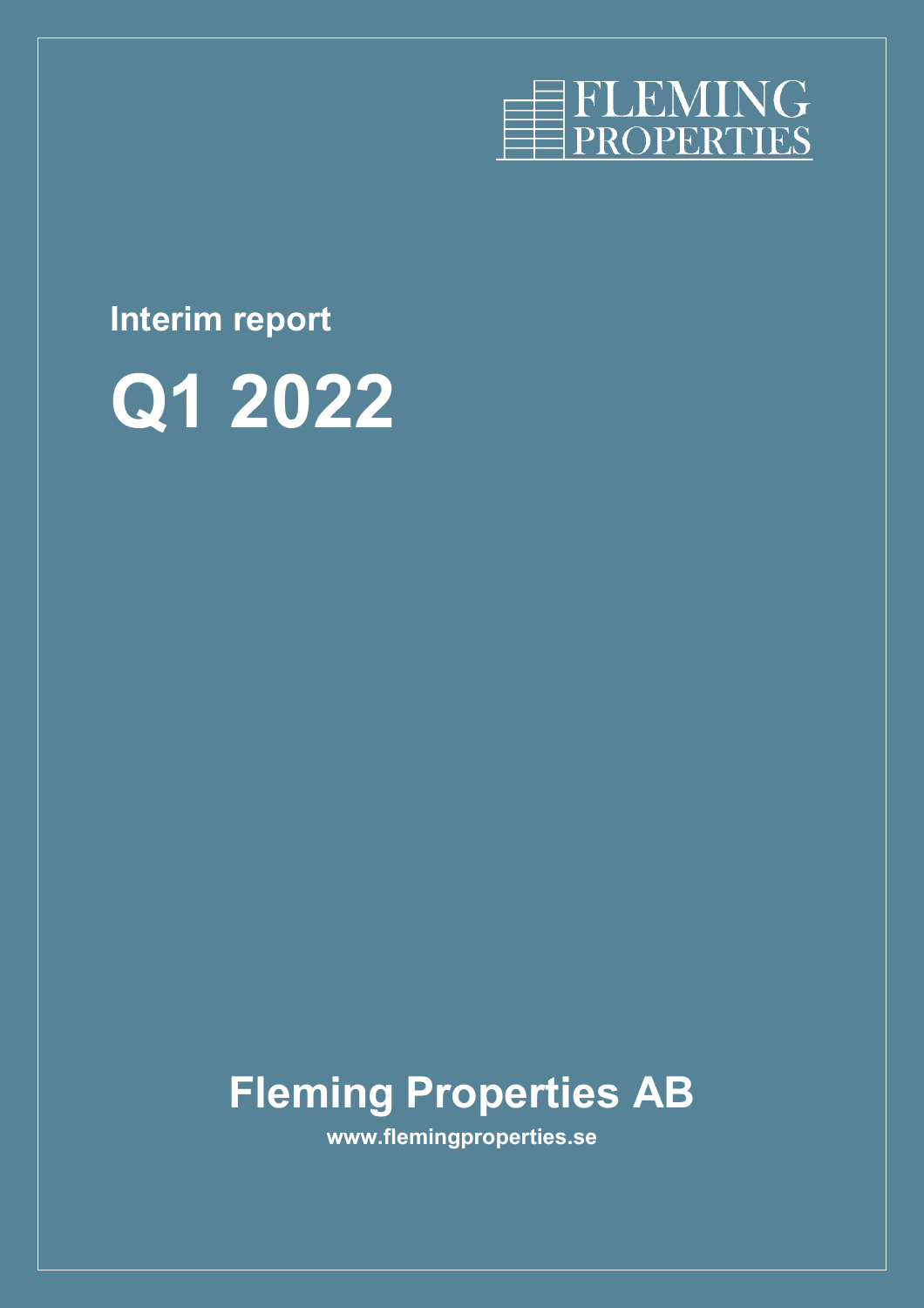

#### **FIRST QUARTER JANUARY – MARCH 2022**

- Group revenue for the period amounted to TEUR 1,686 (1,794)
- Net operating income for the period amounted to TEUR 1,360 (1,470)
- Profit for the period was TEUR 903 (792)

## **CEO'S COMMENTS ON THE PERIOD**

Operations have continued as planned and have met the expected profit trend given the impact of the fire that broke out at the adjacent property at the end of the previous period.

#### **SIGNIFICANT EVENTS DURING THE PERIOD**

During the period, restoration started of the areas at the Vallilan Toimisto property that suffered damage due to the fire at the adjacent property at the end of the previous period. The cost of restoring the areas and any loss of income will be covered on an ongoing basis by the company's full value insurance. Work is progressing to plan and encompasses some 5,100 square metres, of which about one third is let.

# **SIGNIFICANT EVENTS AFTER THE END OF THE PERIOD**

No significant events have taken place after the end of the period.

#### **FLEMING PROPERTIES IN BRIEF**

Fleming Properties AB, corporate registration number 559207–9544, is a Swedish property company registered in June 2019 and the indirect owner of a property portfolio through subsidiaries. The portfolio comprises approximately 41,000 square metres of lettable area at a property located in Helsinki, Finland, which was approximately 92% let as of 31 March 2022.

The company's CEO is John Malmström and the company is administered by Pareto Business Management AB.

#### **FINANCIAL PERFORMANCE**

The Group's earnings have performed in line with expectations. The Group has long-term secured cash flows via the existing lease agreements and a solid liquidity ensures future investments and dividends.

#### **Property valuations**

The Group recognises its investment properties at fair value in accordance with IFRS. The properties are valued twice each year by an external appraiser at the end of the second and fourth quarters. At the balance-sheet date, 31 March 2022, the properties were valued at TEUR 134,000 (131,000).

# **FINANCIAL OVERVIEW AND SELECTED PERFORMANCE INDICATORS, GROUP**

| Unless otherwise stated all amounts are in thousand euro (TEUR). | 1 Jan 2022<br>-31 Mar 2022 | 1 Jan 2021<br>$-31$ Mar 2021 |
|------------------------------------------------------------------|----------------------------|------------------------------|
| Revenue                                                          | 1,686                      | 1,794                        |
| Net operating income                                             | 1,360                      | 1,470                        |
| Profit from property management                                  | 925                        | 1,043                        |
| Profit for the period                                            | 903                        | 792                          |
| Earnings per share, EUR                                          | 0.15                       | 0.13                         |
| Market value of properties                                       | 134,000                    | 131,000                      |
| No. of shares outstanding                                        | 5,950,000                  | 5,950,000                    |
| Surplus ratio, %                                                 | 80.65                      | 81.94                        |
| Return on equity, %                                              | 5.97                       | 5.56                         |
| Interest coverage ratio, multiple                                | 4.41                       | 4.38                         |
| Equity/assets ratio, %                                           | 40.83                      | 38.42                        |
| LTV ratio, %                                                     | 58.21                      | 59.54                        |
| Net LTV ratio, %                                                 | 51.13                      | 50.69                        |
| NRV per share, EUR                                               | 10.28                      | 9.54                         |
| Property yield, %                                                | 4.06                       | 4.49                         |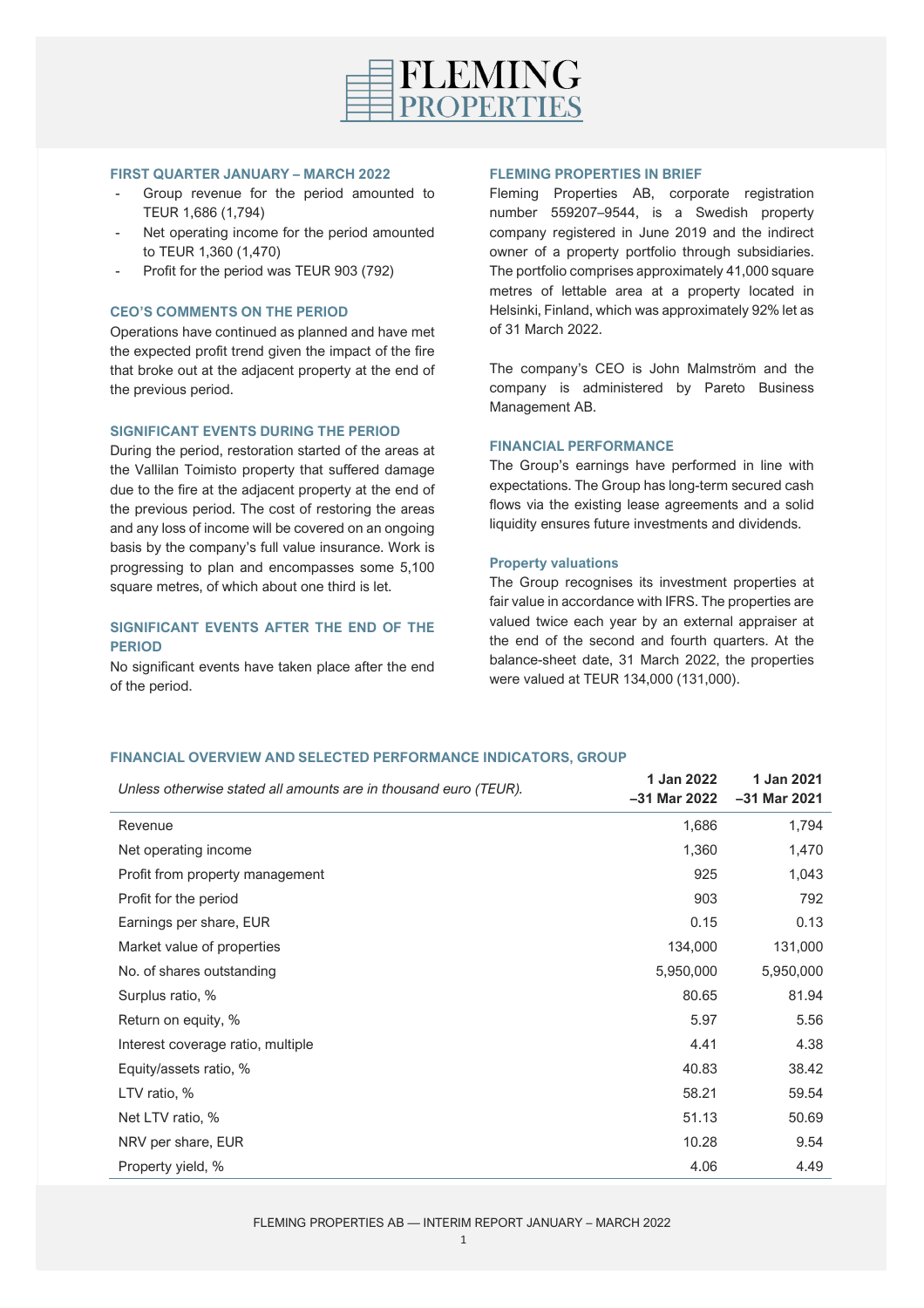

#### **FINANCING**

The Group has a loan with Deutsche Pfandbriefbank AG, with a fixed interest rate of 1.45%. The loan extends until 4 October 2024 and is free of amortisation payments. Capitalised arrangement fees for the loan amounted to TEUR 236 (330) as of 31 March 2022. Interest expenses for the period totalled TEUR 280 (280).

# **THE SHARE AND SHAREHOLDERS**

The company had 566 (396) shareholders at the end of the period.

# **OTHER INFORMATION**

#### **Dividend**

The Annual General Meeting held on 29 March 2022 resolved to distribute a dividend of EUR 0.70 per share, corresponding to a total of EUR 4,165,000. The dividend will be distributed in four instalments on four different dates during the year. The first and third instalments would amount to EUR 0.18 per share, corresponding to EUR 1,071,000. The second and fourth instalments would amount to EUR 0.17 per share, corresponding to EUR 1,011,500. The record dates for distribution of the dividend have been set as 31 March 2022, 30 June 2022, 30 September 2022, and 30 December 2022.

# **Employees**

The Group had no employees during the period. The Group is administered by Pareto Business Management AB.

#### **Related-party transactions**

An internal management fee was paid between Fleming Properties AB and its subsidiary. No other related-party transactions have taken place.

#### **Significant risks and uncertainties**

For Fleming Properties AB, the changed market conditions could entail risks in the form of a decline in property values and the Group's tenant encountering liquidity problems as a result of decreased revenue and thus difficulties in paying rent. This could also entail difficulties in letting vacant premises in the property portfolio.

Vacancy risk arises from the risk of the tenant terminating its existing lease, the risk of which is limited at present due to the long duration of the lease with SOK.

The Group is also exposed to a limited risk associated with operating and maintenance costs. The properties are let with leases stipulating that the tenant is responsible for and will defray most of the operating and maintenance costs. The Group is responsible for operating and maintenance costs related to the external areas of the buildings and to installations such as heating, cooling and ventilation. The Group is also responsible for costs related to property tax and insurance.

Assessments concerning the fair value of the investment properties are based on estimated future cash inflows and outflows, and on a discounting of these with respect to a risk-free interest rate and mark-up. Accordingly, all of these factors comprise future assessments and are uncertain.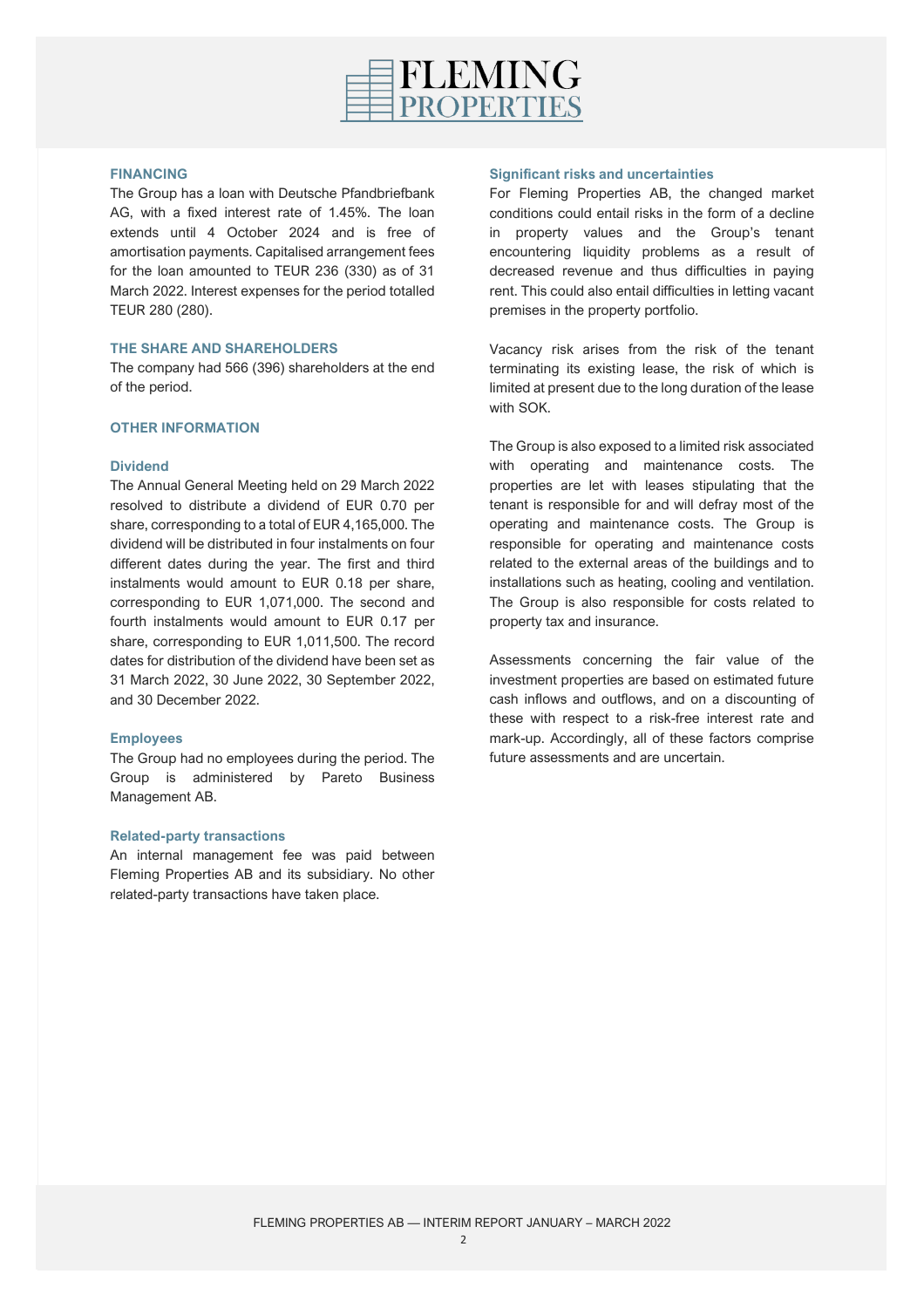

# **CONSOLIDATED STATEMENT OF COMPREHENSIVE INCOME**

| Amounts in thousand euro, TEUR          | 1 Jan 2022<br>$-31$ Mar 2022 | 1 Jan 2021<br>$-31$ Mar 2021 |
|-----------------------------------------|------------------------------|------------------------------|
| Revenue                                 | 1,686                        | 1,794                        |
| Operating and maintenance costs         | $-190$                       | $-191$                       |
| Property tax                            | $-136$                       | $-133$                       |
| <b>Net operating income</b>             | 1,360                        | 1,470                        |
| Administration costs                    | $-127$                       | $-120$                       |
| Financial income                        | 2                            | 2                            |
| Financial expenses                      | $-310$                       | $-309$                       |
| Profit from property management         | 925                          | 1,043                        |
| Unrealised changes in value, properties | $-26$                        |                              |
| <b>Profit before tax</b>                | 899                          | 1,043                        |
| Tax                                     | 4                            | $-251$                       |
| Profit for the period                   | 903                          | 792                          |
| Earnings per share, EUR                 | 0.15                         | 0.13                         |
| Average number of shares, thousand      | 5,950                        | 5,950                        |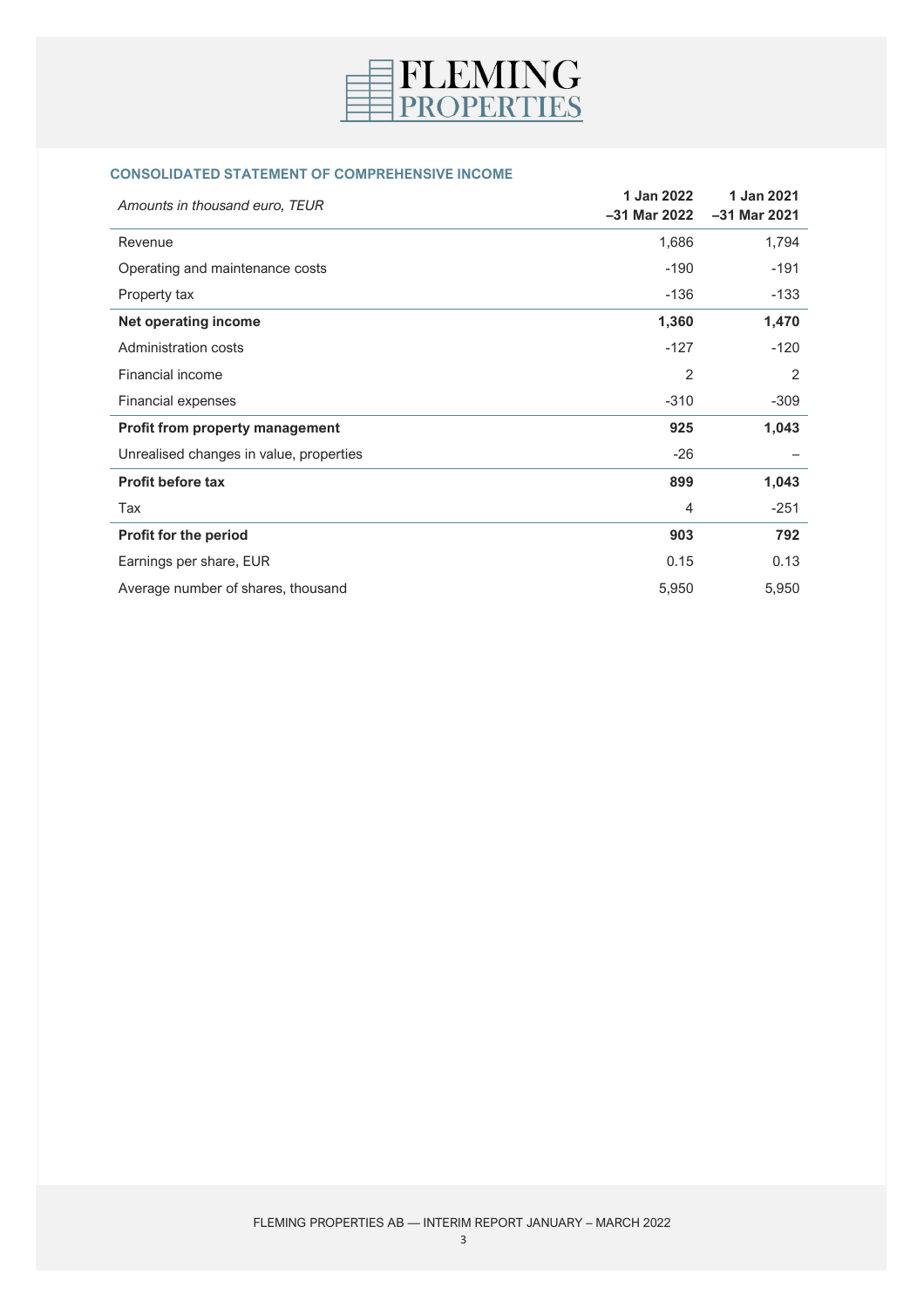

# **CONSOLIDATED STATEMENT OF FINANCIAL POSITION**

| Amounts in thousand euro, TEUR                           | 31 March 2022 | 31 December 2021 |
|----------------------------------------------------------|---------------|------------------|
| <b>Assets</b>                                            |               |                  |
| Investment properties                                    | 134,000       | 134,000          |
| Right-of-use assets                                      | 537           | 537              |
| <b>Total non-current assets</b>                          | 134,537       | 134,537          |
| Accounts receivable                                      | 15            | 27               |
| Other current receivables                                | 181           | 181              |
|                                                          | 95            | 85               |
| Prepaid expenses and accrued income                      | 9,486         | 9,561            |
| Cash and cash equivalents<br><b>Total current assets</b> | 9,777         | 9,854            |
|                                                          |               |                  |
| <b>TOTAL ASSETS</b>                                      | 144,314       | 144,391          |
|                                                          |               |                  |
| <b>Equity and liabilities</b>                            |               |                  |
| Share capital                                            | 60            | 60               |
| Non-restricted equity                                    | 58,863        | 62,125           |
| <b>Total equity</b>                                      | 58,923        | 62,185           |
| Liabilities to credit institutions                       | 77,764        | 77,741           |
| Deferred tax liabilities                                 | 2,245         | 2,250            |
| Non-current lease liabilities                            | 537           | 537              |
| <b>Total non-current liabilities</b>                     | 80,546        | 80,528           |
| Accounts payable                                         | 31            | 4                |
| Other current liabilities                                | 4,370         | 1,273            |
| Accrued expenses and deferred income                     | 444           | 401              |
| <b>Total current liabilities</b>                         | 4,845         | 1,678            |
| <b>Total liabilities</b>                                 | 85,391        | 82,206           |
| <b>TOTAL EQUITY AND LIABILITIES</b>                      | 144,314       | 144,391          |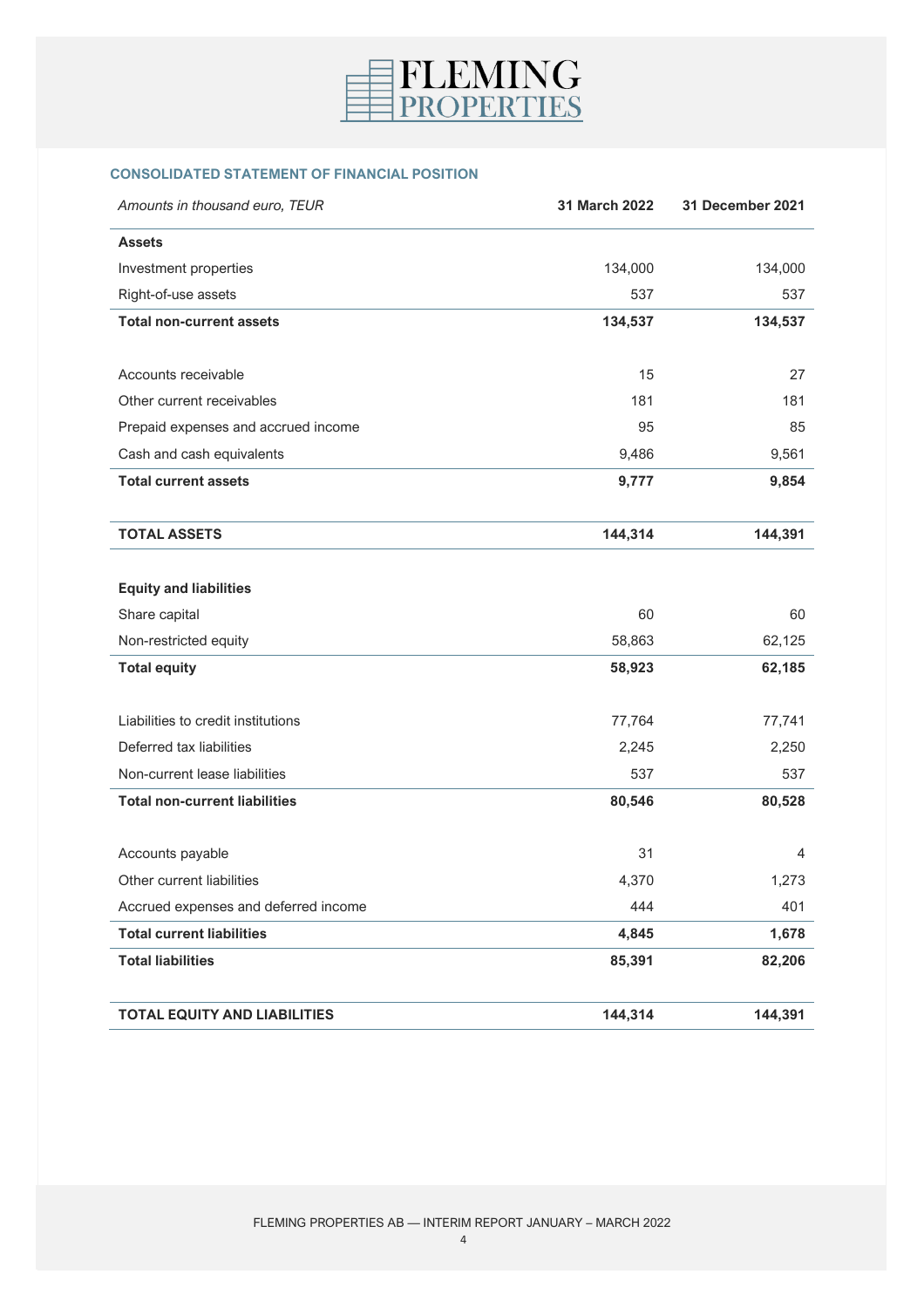

# **CONSOLIDATED STATEMENT OF CASH FLOWS**

| Amounts in thousand euro, TEUR                                                 | 1 Jan 2022<br>$-31$ Mar 2022 | 1 Jan 2021<br>-31 Mar 2021 |
|--------------------------------------------------------------------------------|------------------------------|----------------------------|
| Profit from property management                                                | 925                          | 1,043                      |
| Non-cash items                                                                 |                              |                            |
| <b>Financial items</b>                                                         | 23                           | 23                         |
| Tax paid                                                                       | $-1$                         | -1                         |
| Cash flow from operating<br>activities<br>before<br>changes in working capital | 947                          | 1,065                      |
| Cash flow from changes in working capital                                      |                              |                            |
| Decrease in other current receivables                                          | $\Omega$                     | -8                         |
| Increase in accounts payable                                                   | 27                           | -36                        |
| Increase in other current liabilities                                          | $-65$                        | 354                        |
| <b>Cash flow from operating activities</b>                                     | 909                          | 1,375                      |
| <b>Investing activities</b>                                                    |                              |                            |
| Received insurance recovery                                                    | 376                          |                            |
| Investments in existing investment properties                                  | $-348$                       | $-217$                     |
| Cash flow from investing activities                                            | 28                           | $-217$                     |
| <b>Financing activities</b>                                                    |                              |                            |
| Dividends paid                                                                 | $-1,012$                     | $-1,012$                   |
| <b>Cash flow from financing activities</b>                                     | $-1,012$                     | $-1,012$                   |
| Cash flow for the period                                                       | $-75$                        | 145                        |
| Cash and cash equivalents at the beginning of the                              |                              |                            |
| period                                                                         | 9,561                        | 11,455                     |
| Cash and cash equivalents at the end of the<br>period                          | 9,486                        | 11,600                     |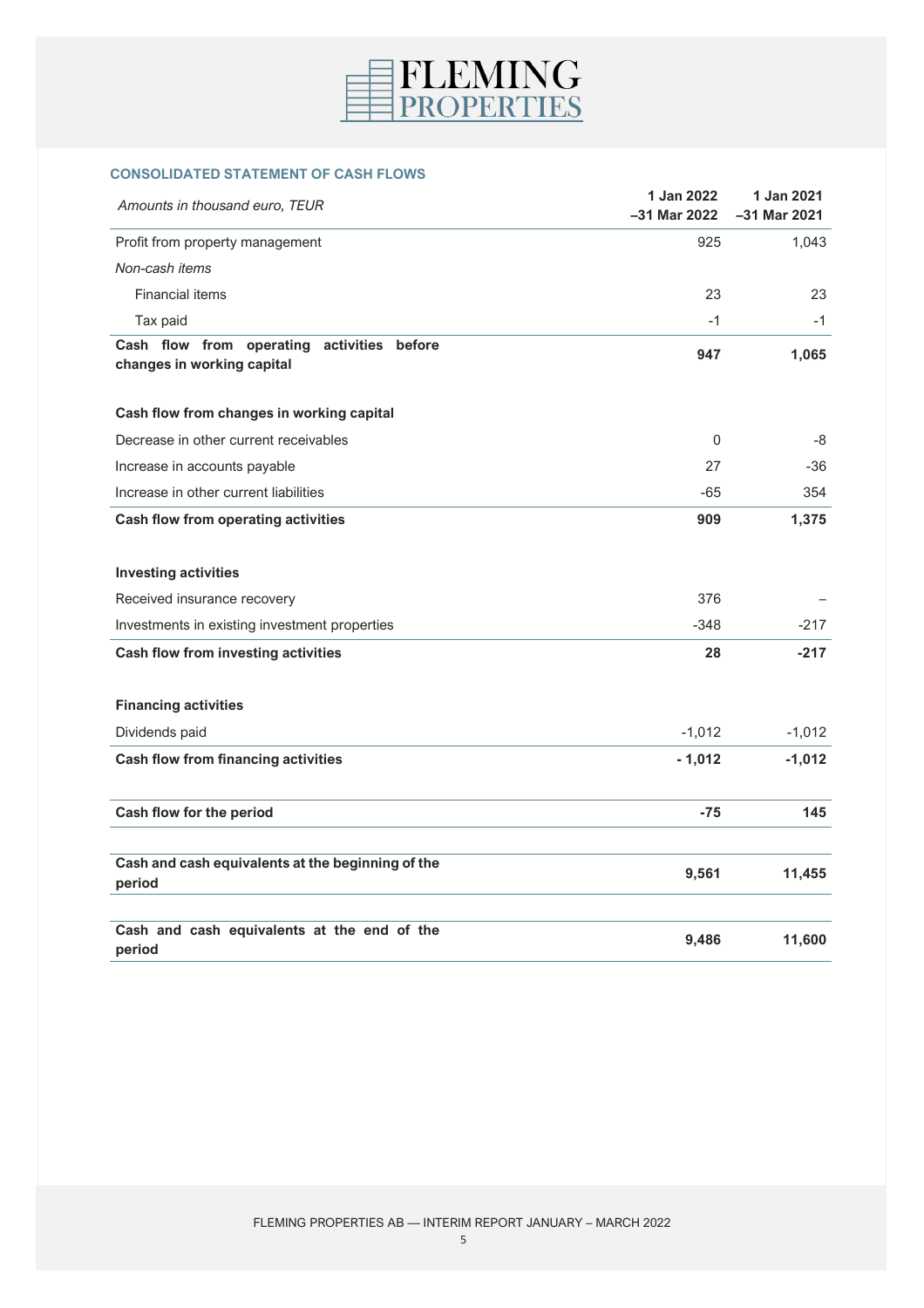

#### **PARENT COMPANY INCOME STATEMENT**

|                                          | 1 Jan 2022   | 1 Jan 2021     |
|------------------------------------------|--------------|----------------|
| Amounts in thousand euro, TEUR           | -31 Mar 2022 | $-31$ Mar 2021 |
| Net sales                                | 10           | 10             |
| Administration costs                     | $-73$        | $-58$          |
| <b>Operating loss</b>                    | $-63$        | $-48$          |
| Profit from financial items              |              |                |
| <b>Financial items</b>                   | 8            | 59             |
| <b>Profit/loss after financial items</b> | $-55$        | 11             |
|                                          |              |                |
| Profit/loss before tax                   | $-55$        | 11             |
| Tax                                      |              |                |
| Profit/loss for the period               | $-55$        | 11             |

# **PARENT COMPANY'S CONDENSED BALANCE SHEET**

| Amounts in thousand euro, TEUR               | 31 March 2022 | 31 December 2021 |
|----------------------------------------------|---------------|------------------|
| <b>ASSETS</b>                                |               |                  |
| Participations in subsidiaries               | 47,278        | 47,278           |
| Non-current receivables from Group companies | 1,388         | 1,388            |
| <b>Total non-current assets</b>              | 48,666        | 48,666           |
| Other current receivables                    | 182           | 165              |
| Current receivables from Group companies     | 949           | 1,937            |
| Prepaid expenses and accrued income          | 40            | 85               |
| Cash and cash equivalents                    | 1,207         | 1,252            |
| <b>Total current assets</b>                  | 2,378         | 3,439            |
| <b>TOTAL ASSETS</b>                          | 51,044        | 52,105           |

#### **EQUITY AND LIABILITIES**

| Share capital                        | 60     | 60             |
|--------------------------------------|--------|----------------|
| Non-restricted equity                | 46.785 | 51,004         |
| <b>Equity</b>                        | 46,845 | 51,064         |
| Accounts payable                     | 14     | $\overline{4}$ |
| Other current liabilities            | 4,165  | 1,012          |
| Accrued expenses and deferred income | 20     | 25             |
| <b>Total current liabilities</b>     | 4,199  | 1,041          |
| <b>TOTAL EQUITY AND LIABILITIES</b>  | 51,044 | 52,105         |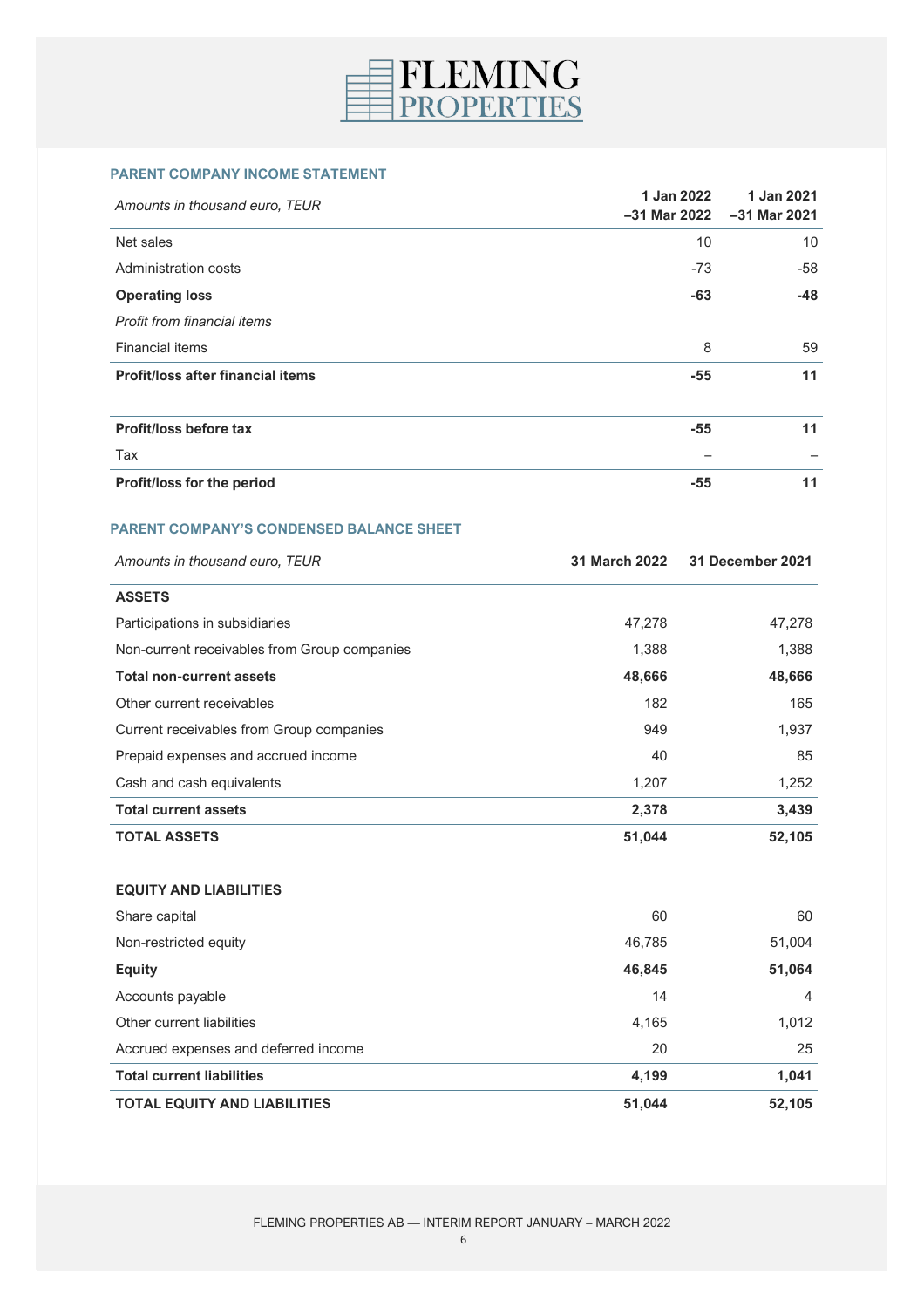

#### **GENERAL INFORMATION**

Fleming Properties AB, corporate registration number 559207-9544, is a public listed company registered in Sweden and domiciled in Stockholm. The address of the company's head office is Berzelii Park 9, Box 7415, SE-103 91 Stockholm. The operations of the company and its subsidiaries (the Group) encompass owning and managing properties.

# **ACCOUNTING POLICIES**

Fleming Properties AB applies the International Financial Reporting Standards (IFRS) as adopted by the EU. This interim report has been prepared in accordance with IAS 34 Interim Financial Reporting.

The Parent Company's financial statements have been prepared in accordance with RFR 2 Accounting for Legal Entities and the Swedish Annual Accounts Act.

The full accounting and valuation policies applied in this year-end report are the same as those described in the annual report for 2021.

The company prepares five reports each year: The company prepares five reports each year: an annual report, a year-end report, a half-year report, and two interim reports.

# **AUDIT**

This report has not been subject to review by the company's auditors.

### **DEFINITIONS**

*Earnings per share* Profit for the period divided by the number of shares outstanding

*Surplus ratio* Net operating income divided by total rental income

#### *Return on equity*

Profit for the period attributable to the Parent Company's shareholders, restated as for 12 months, divided by average equity

#### *Interest coverage ratio*

Net operating income less administration costs and plus interest income divided by interest expenses

*Equity/assets ratio* Equity divided by total assets

### *Loan-to-value (LTV) ratio*

Liabilities to credit institutions divided by the market value of the properties

#### *Net LTV ratio*

Liabilities to credit institutions less cash and cash equivalents divided by the market value of the properties

#### *NRV per share*

Equity with add-back of interest-rate derivatives and deferred tax, divided by the number of shares outstanding

#### *Property yield*

Net operating income, restated as for 12 months, divided by the market value of the properties